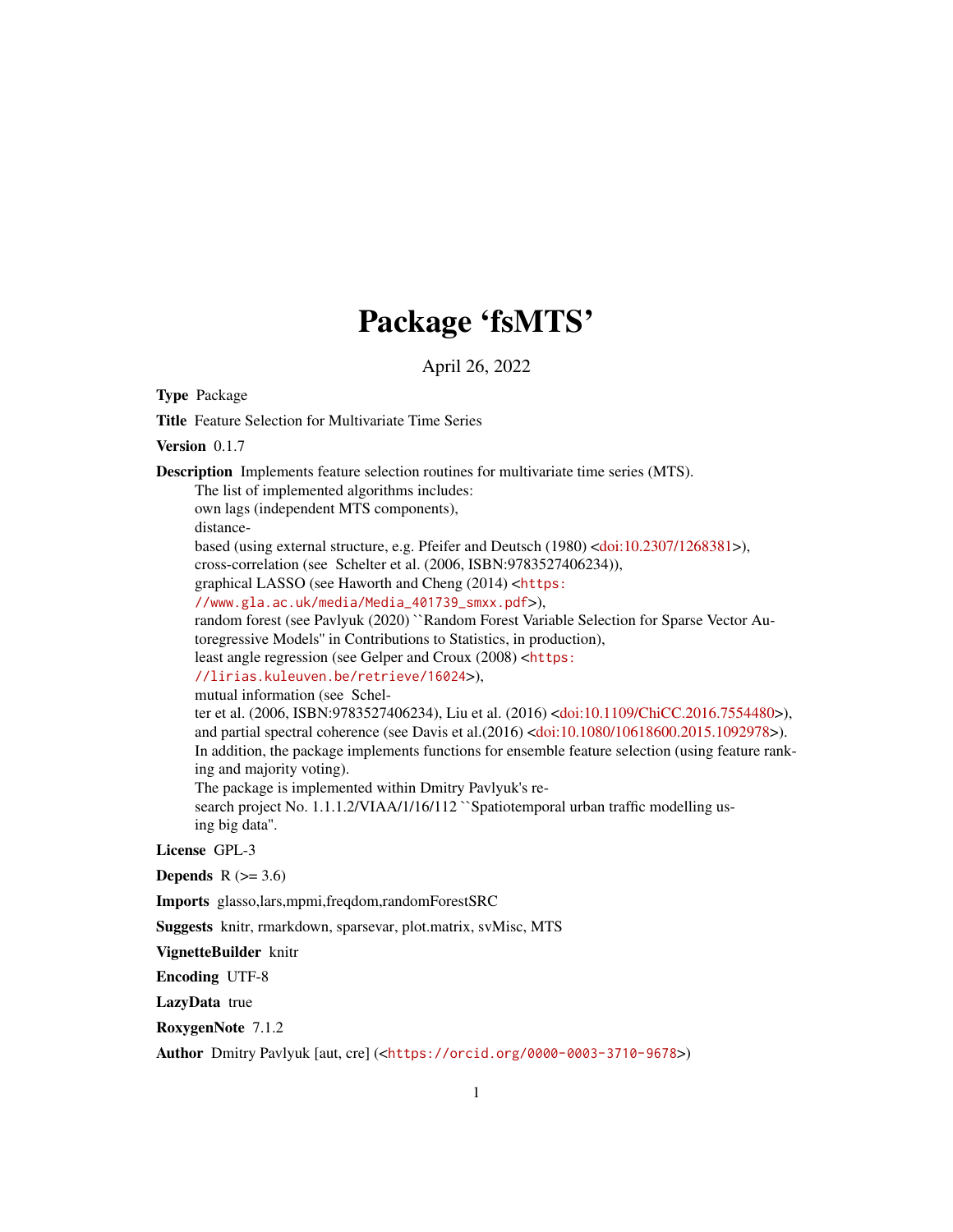## <span id="page-1-0"></span>2 fsMTS-package

Maintainer Dmitry Pavlyuk <Dmitry.Pavlyuk@tsi.lv> Repository CRAN Repository/R-Forge/Project fsmts Repository/R-Forge/Revision 24 Repository/R-Forge/DateTimeStamp 2022-04-25 17:44:07 Date/Publication 2022-04-26 09:00:07 UTC NeedsCompilation no

## R topics documented:

| Index | 13 |  |
|-------|----|--|

fsMTS-package *Feature selection for Multivariate Time Series*

#### Description

Feature selection for Multivariate Time Series

#### Details

Implementation of feature selection methods for multivariate time series

## Author(s)

Dmitry Pavlyuk <Dmitry.V.Pavlyuk@gmail.com>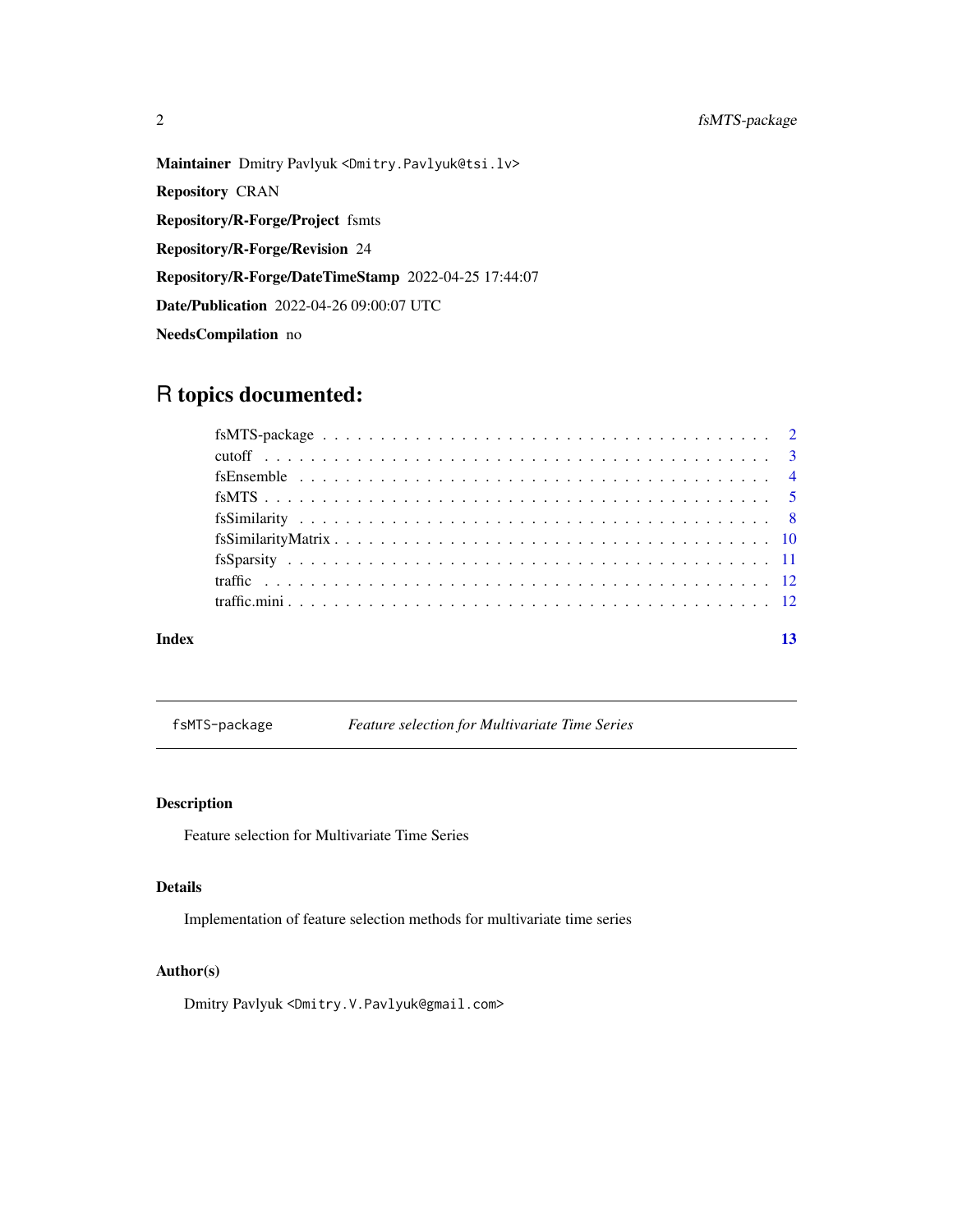<span id="page-2-0"></span>

#### Description

cutoff chooses features of highest importance to reach the required percent of sparsity

#### Usage

cutoff(feature.set, threshold)

#### Arguments

| feature.set | a matrix that contains feature weights.            |
|-------------|----------------------------------------------------|
| threshold   | the required sparsity of the resulting feature set |

## Value

returns a binary feature matrix. Columns correspond to components of the time series; rows correspond to lags.

```
# Load traffic data
data(traffic.mini)
# Scaling is sometimes useful for feature selection
# Exclude the first column - it contains timestamps
data <- scale(traffic.mini$data[,-1])
mCCF<-fsMTS(data, max.lag=3, method="CCF")
cutoff(mCCF, 0.3)
cutoff(mCCF, 0.1)
mIndependent<-fsMTS(data, max.lag=3, method="ownlags")
cutoff(mIndependent, 0.3)
cutoff(mIndependent, 0.1)
```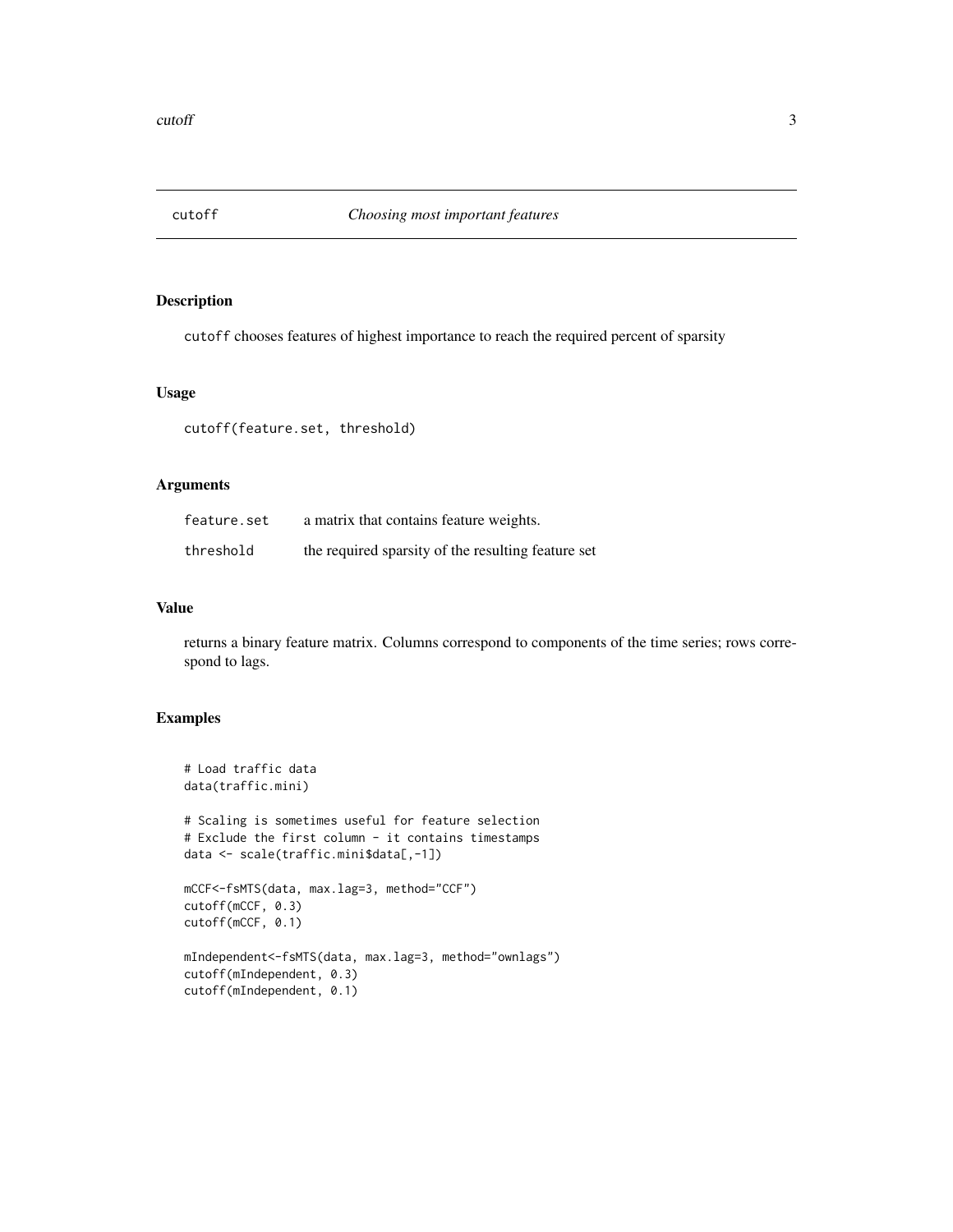<span id="page-3-0"></span>

#### Description

fsEnsemble implements methods for ensemble learning of features for multivariate time series

#### Usage

```
fsEnsemble(feature.sets, threshold, method = c("ranking", "majority"))
```
## Arguments

| feature.sets | a list of matrixes that contains weights for features, estimated by several feature<br>selection algorithms (base learners)                                                                                                                                                                                                                                                                                                                                                                                                                                |
|--------------|------------------------------------------------------------------------------------------------------------------------------------------------------------------------------------------------------------------------------------------------------------------------------------------------------------------------------------------------------------------------------------------------------------------------------------------------------------------------------------------------------------------------------------------------------------|
| threshold    | the required sparsity of the resulting feature set                                                                                                                                                                                                                                                                                                                                                                                                                                                                                                         |
| method       | a ensemble learning algorithm. Implemented algorithms:                                                                                                                                                                                                                                                                                                                                                                                                                                                                                                     |
|              | • "ranking" - individual feature sets are ranked according to their weights<br>and further the sum of ranks is used for feature selection <i>(threshold share)</i><br>of features is selected). The algorithm uses ranking of feature with a minor<br>priority to earlier lags and even smaller priority to order of MTS compo-<br>nents. So, if features of 1st and 2nd lags have identical weights, the feature<br>of the 1st lag will be preferred; if features of the same lag have identical<br>weights, the order of features is used as a priority. |
|              | • "majority" - base feature sets are for feature selection <i>(threshold share of</i><br>features is selected) and further the resulting feature set is estimated using<br>majority voting (50 or more percent of base learners)                                                                                                                                                                                                                                                                                                                           |

#### Value

returns a binary feature matrix. Columns correpond to components of the time series; rows correspond to lags.

#### References

Pes, B., 2019. Ensemble feature selection for high-dimensional data: a stability analysis across multiple domains. Neural Computing and Applications. https://doi.org/10.1007/s00521-019-04082-3

```
# Load traffic data
data(traffic.mini)
# Scaling is sometimes useful for feature selection
# Exclude the first column - it contains timestamps
data <- scale(traffic.mini$data[,-1])
```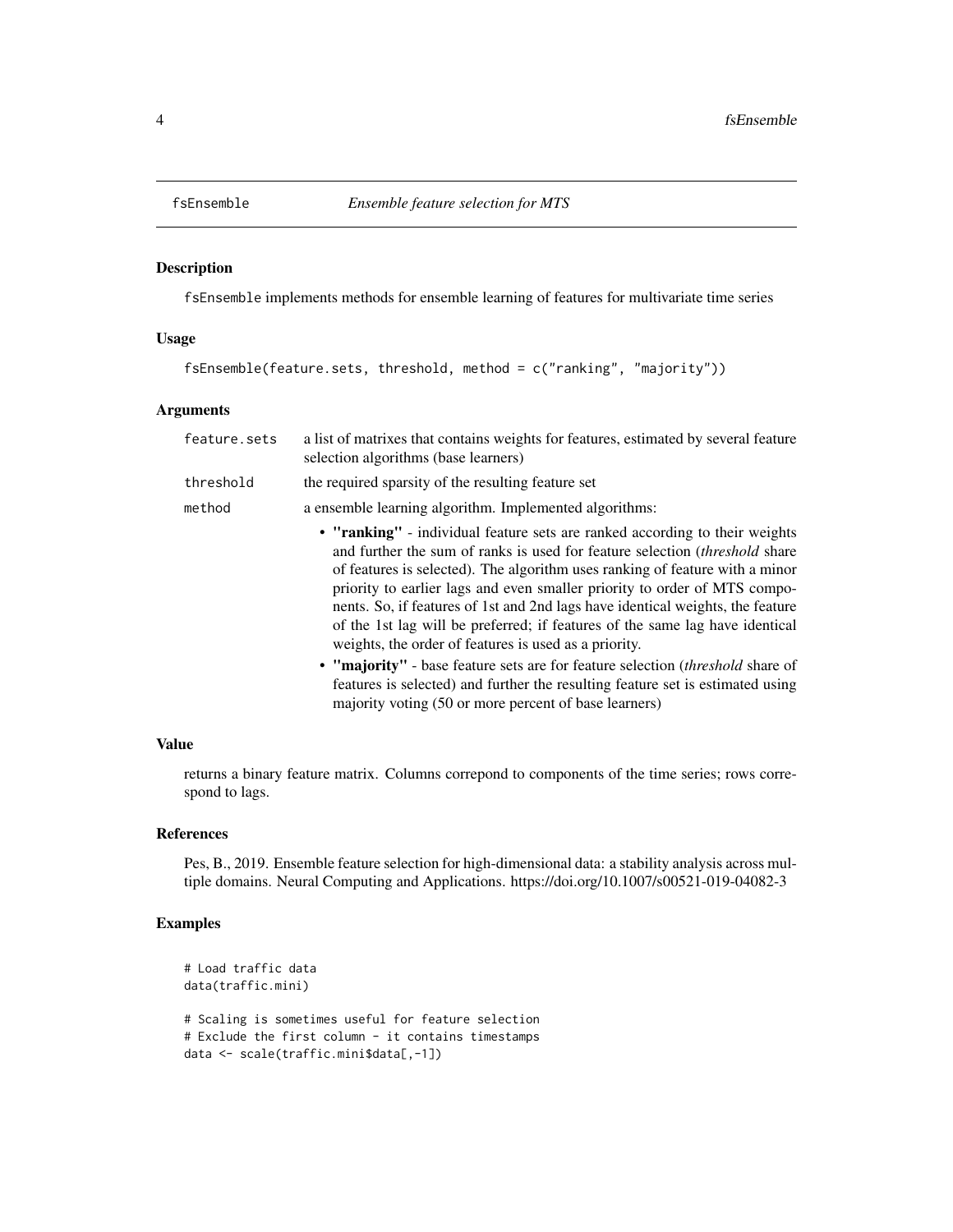```
mIndep<-fsMTS(data, max.lag=3, method="ownlags")
mCCF<-fsMTS(data, max.lag=3, method="CCF")
mDistance<-fsMTS(data, max.lag=3, method="distance", shortest = traffic.mini$shortest, step = 5)
mGLASSO<-fsMTS(data, max.lag=3,method="GLASSO", rho = 0.05)
mLARS<-fsMTS(data, max.lag=3,method="LARS")
mRF<-fsMTS(data, max.lag=3,method="RF")
mMI<-fsMTS(data, max.lag=3,method="MI")
mlist <- list(Independent = mIndep,
              Distance = mDistance,
              CCF = mCCF,GLASSO = mGLASSO,
              LARS = mLARS,
              RF = mRF,MI = mMth<-0.30
mlist[["EnsembleRank"]] <- fsEnsemble(mlist, threshold = th, method="ranking")
mlist[["EnsembleMajV"]] <- fsEnsemble(mlist, threshold = th, method="majority")
(msimilarity <- fsSimilarityMatrix(mlist,threshold = th, method="Kuncheva"))
```
fsMTS *Feature selection for multivariate time series*

#### Description

fsMTS implements algorithms for feature selection in multivariate time series

#### Usage

```
fsMTS(
  mts,
  max.lag,
  method = c("ownlags", "distance", "CCF", "MI", "RF", "GLASSO", "LARS", "PSC"),
  show.progress = F,
  localized = F,
  ...
\mathcal{L}
```
#### Arguments

| mts     | an matrix object with values of the multivariate time series (MTS) MTS compo-<br>nents are by k columns, observations are by rows |
|---------|-----------------------------------------------------------------------------------------------------------------------------------|
| max.lag | the maximal lag value                                                                                                             |
| method  | a feature selection algorithm. Implemented algorithms:                                                                            |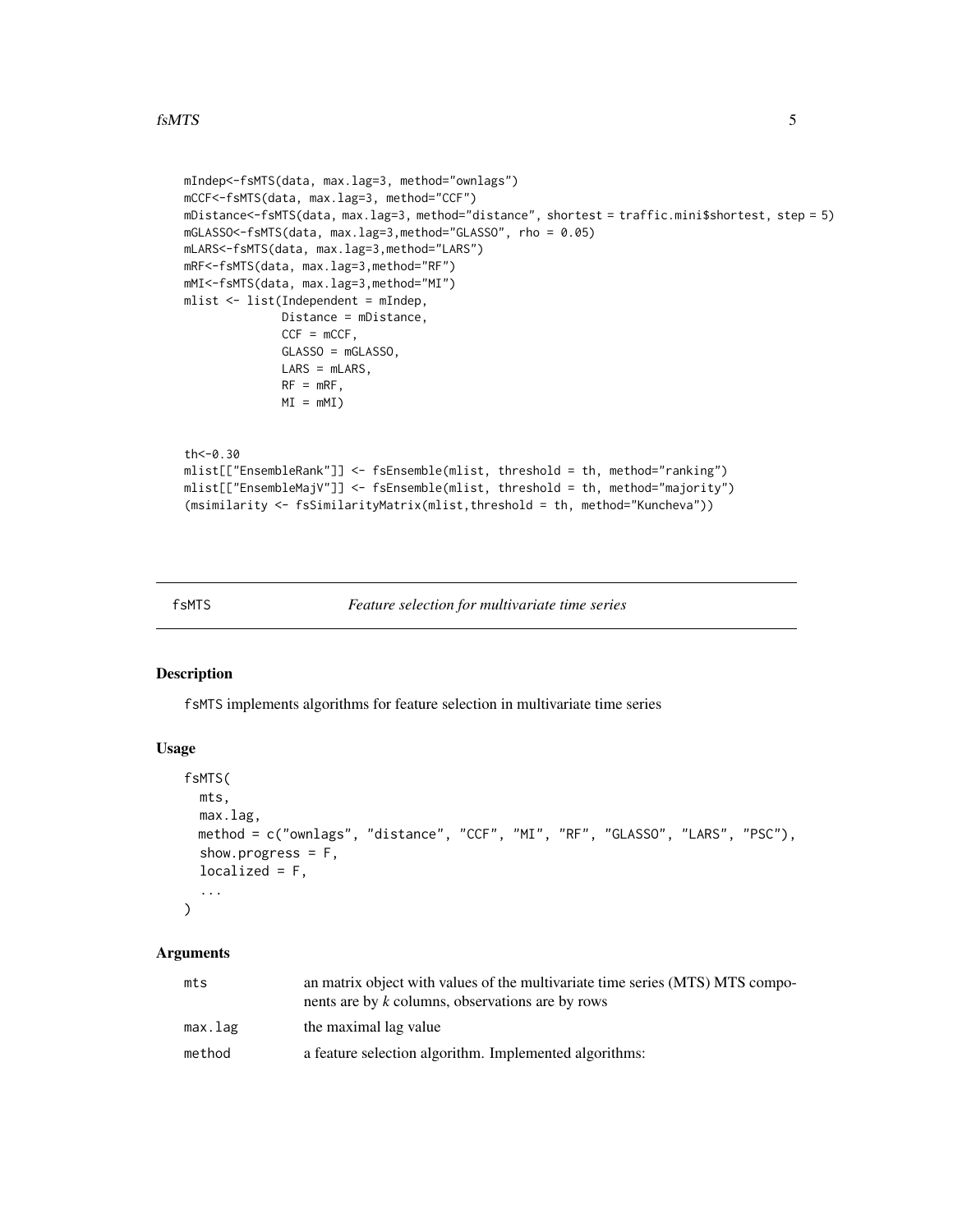- "ownlags" only own (autoregressive) lags. The method constructs the matrix of features that represents independent AR(max.lag) processes for every MTS component. "distance" - distance-based feature selection. The method uses directed distances *shortest* between every pair of time series components (origin and destination). The lag *l* is selected as a potential relationship (feature) if the destination component is reachable from the origin component within (*l\*step*) time steps, rounded to integer value. All previous and next lags are not included into the resulting structure. "CCF" cross-correlation-based. The method returns values of Pearson's correlation coefficient between every MTS component and all other MTS components and their lags. See Yang et al.(2005) as an example of application. Only own lags of every MTS component are included as selected features.
- "MI" mutual information-based. The method returns values of mutual information between every component of the multivariate time series and all other components and their lags. The method is localized - mutual information is independently estimated for every MTS component and lags (1:*max.lag*) of all MTS components. See Liu et al. (2016) as an example of application.
- "RF" random forest estimation of *k* linear regression models. The method returns increase of mean square error ( of the multivariate time series and all other components and their lags. The method is localized - the linear regression is independently estimated by the random forest algorithm for every MTS component as a dependent variable and lags (1:*max.lag*) of all MTS components as explanatory variables. See Pavlyuk (2020) for more details
- "GLASSO" feature selection using graphical LASSSO regularisation of the inverse covariance matrix. The method returns values from inverse correlation matrix between every MTS component and all other components and their lags. The method is localized - the sparse inverse correlation matrix is independently estimated for every time series component and lags (1:\_max.lag\_) of all other components.
- "LARS" feature selection using least angle regression. The method returns values of beta proportions from the least angle regression, estimated for every MTS component and all other components and their lags. The method is localized - the least angle regression is independently estimated for every MTS component and lags (1:\_max.lag\_) of all other components.
- "PSC" feature selection using partial spectral coherence of MTS components. The method returns maximal values of the partial spectral coherence function for all MTS lags

show.progress the logical parameter to print progress of calculation. By default is FALSE.

localized the logical parameter to executed localized (component-wise) feature selection if the selected method supports this ("MI", "GLASSO", "RF"). Localized versions of algorithms are based on selection of features for independently for every MTS component from all lagged components. Non-localised versions include simulteneous feature selection for all components, including potential instantaneous effects (relationships between feature within the same lag). Leter, non-localised algortihms ignore instantaneous effects and return only lagged features.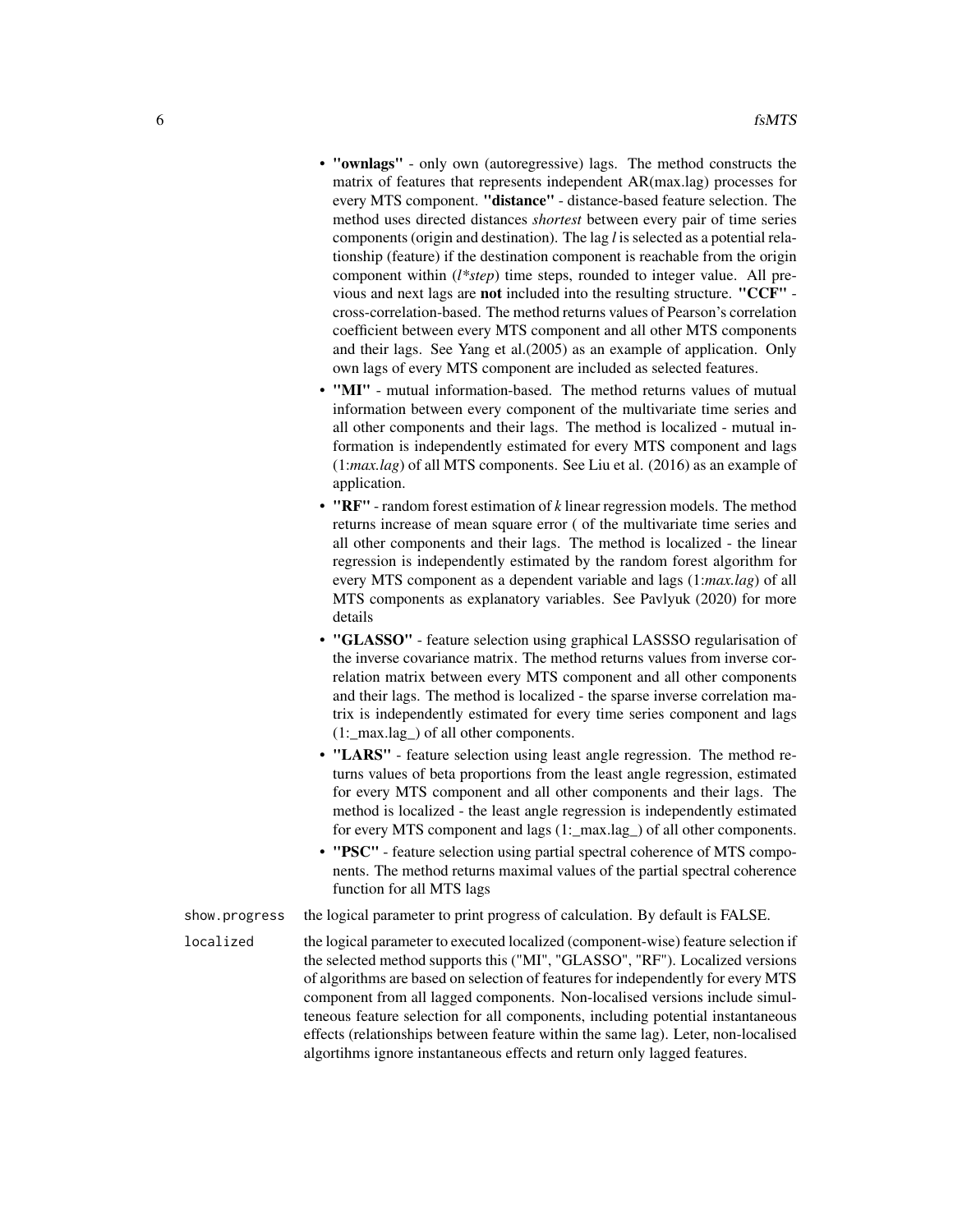#### By default is TRUE

#### ... method-specific parameters:

- "shortest" ("distance" algorithm) matrix of externally provided shortest distances between every pair of time series' components.
- "step" ("distance" algorithm) distance that covered by the process during one time step of the time series. By default is 1.
- "rho" ("GLASSO" algorithm) non-negative regularization parameter for lasso. rho=0 means no regularization.

#### Details

The function implements selection of potential relationships between multivariate time series' components and their lags.

#### Value

returns a real-valued or binary (depends on the algorithm) feature matrix of *k\*max.lag* rows and *k* columns, where *k* is number of time series components (number of columns in the *mts* parameter). Columns correpond to components of the time series; rows correspond to lags (from 1 to *max.lag*).

#### References

*Distance-based feature selection for MTS*

Pfeifer, P. E., & Deutsch, S. J. 1980. A Three-Stage Iterative Procedure for Space-Time Modeling. Technometrics, 22(1), 35.

#### *Cross-corelation-based feature selection for MTS*

Netoff I., Caroll T.L., Pecora L.M., Sciff S.J. 2006. Detecting coupling in the presence of noise and nonlinearity. In: Schelter B, Winterhalder W, Timmer J, editors. Handbook of time series analysis.

*Mutual information-based feature selection for MTS*

Liu, T., Wei, H., Zhang, K., Guo, W., 2016. Mutual information based feature selection for multivariate time series forecasting, in: 35th Chinese Control Conference (CCC). Presented at the 2016 35th Chinese Control Conference (CCC), IEEE, Chengdu, China, pp. 7110–7114.

*Random forest-based feature selection for MTS*

Pavlyuk, D., 2020. Random Forest Variable Selection for Sparse Vector Autoregressive Models, in: Valenzuela, O., Rojas, F., Pomares, H., Rojas, I. (Eds.), Theory and Applications of Time Series Analysis. Selected Contributions from ITISE 2019., Contributions to Statistics.

*Graphical LASSO-based feature selection for MTS*

Haworth, J., Cheng, T., 2014. Graphical LASSO for local spatio-temporal neighbourhood selection, in: Proceedings the GIS Research UK 22nd Annual Conference. Presented at the GIS Research UK 22nd Annual Conference, Leicester, UK, pp. 425–433.

*Least angle regression for feature selection for MTS*

Gelper S. and Croux C., 2008. Least angle regression for time series forecasting with many predictors, Leuven, Belgium, p.37.

*Partial spectral coherence for feature selection for MTS*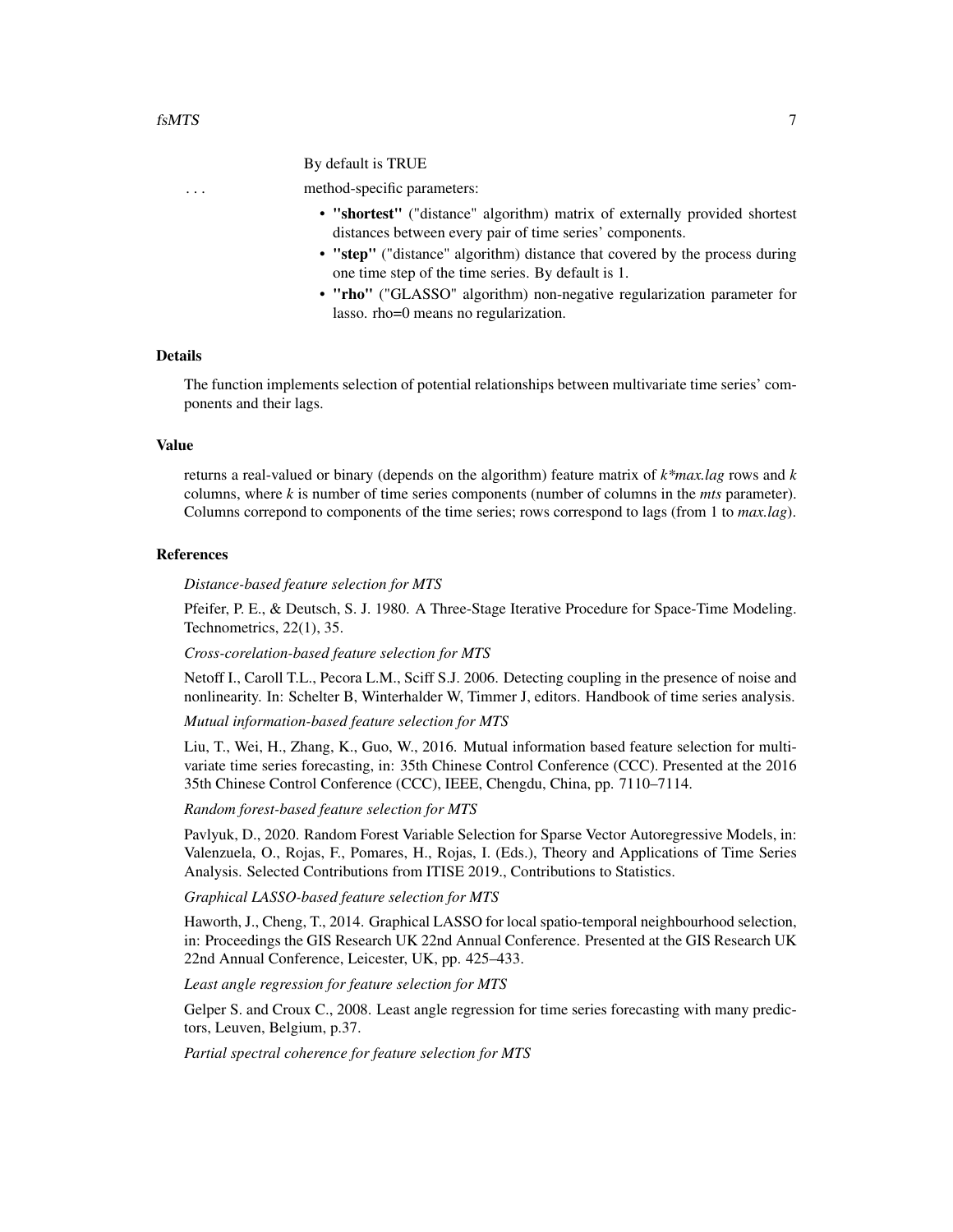Davis, R.A., Zang, P., Zheng, T., 2016. Sparse Vector Autoregressive Modeling. Journal of Computational and Graphical Statistics 25, 1077–1096.

#### Examples

```
# Load traffic data
data(traffic.mini)
# Scaling is sometimes useful for feature selection
# Exclude the first column - it contains timestamps
data <- scale(traffic.mini$data[,-1])
mIndep<-fsMTS(data, max.lag=3, method="ownlags")
mCCF<-fsMTS(data, max.lag=3, method="CCF")
mDistance<-fsMTS(data, max.lag=3, method="distance", shortest = traffic.mini$shortest, step = 5)
mGLASSO<-fsMTS(data, max.lag=3,method="GLASSO", rho = 0.05)
mLARS<-fsMTS(data, max.lag=3,method="LARS")
mRF<-fsMTS(data, max.lag=3,method="RF")
mMI<-fsMTS(data, max.lag=3,method="MI")
mlist <- list(Independent = mIndep,
              Distance = mDistance,
              CCF = mCCF,
              GLASSO = mGLASSO,
              LARS = mLARS,
              RF = mRF,MI = mMJth < -0.30(msimilarity <- fsSimilarityMatrix(mlist,threshold = th, method="Kuncheva"))
```
<span id="page-7-1"></span>fsSimilarity *Calculating similarity of two feature sets*

#### **Description**

fsSimilarity implements different methods for calculation similarity of two feature sets.

#### Usage

```
fsSimilarity(
  feature.set1,
  feature.set2,
  cutoff = FALSE,
  threshold = 1,
  method = c("Kuncheva", "Jaccard", "Hamming")
)
```
<span id="page-7-0"></span>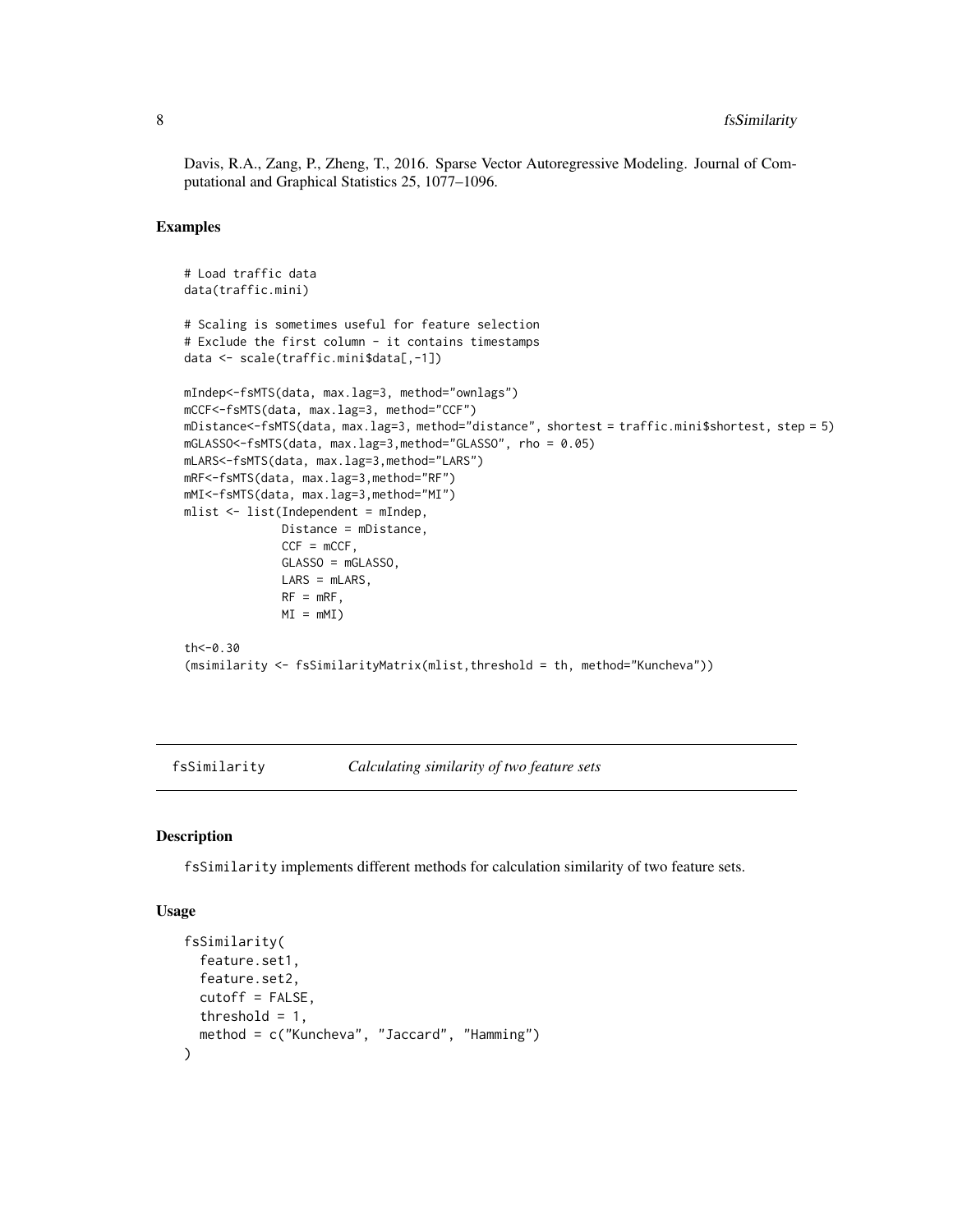#### fsSimilarity 9

#### Arguments

| feature.set1 | a matrix that contains feature weights.                                                                                             |
|--------------|-------------------------------------------------------------------------------------------------------------------------------------|
| feature.set2 | a matrix that contains feature weights.                                                                                             |
| cutoff       | logical. If true, ihe input features sets are cut-off using the cutoff function with<br>a specified threshold. By default is FALSE. |
| threshold    | the threshold for feature selection using the cutoff function. By default is 1 (no<br>$cut-off)$                                    |
| method       | a similarity metric. Implemented metrics:                                                                                           |
|              | • "Jaccard" - a share of matching features to maximal possible number of<br>matching features (Jaccard similarity)                  |
|              | • "Kuncheva" - Kuncheva-like correction to the expected number of features<br>matched by chance. See Kuncheva (2007)                |
|              | • "Hamming" - Hamming distance, normalised to $[0,1]$ , where 1 is for iden-                                                        |

#### Value

returns a value from the [-1, 1] interval for Kuncheva and from the [0,1] interval for other algorithms, where 1 is for absolutely identical feature sets.

tical matrices

#### References

Kuncheva L., 2007, A stability index for feature selection. In: 25th IASTED international multiconference: artificial intelligence and applications, pp. 390–395

```
# Load traffic data
data(traffic.mini)
# Scaling is sometimes useful for feature selection
# Exclude the first column - it contains timestamps
data <- scale(traffic.mini$data[,-1])
mCCF<-fsMTS(data, max.lag=3, method="CCF")
mLARS<-fsMTS(data, max.lag=3, method="LARS")
fsSimilarity(mCCF, mLARS, cutoff=TRUE, threshold=0.2, method="Kuncheva")
fsSimilarity(mCCF, mLARS, cutoff=TRUE, threshold=0.2, method="Jaccard")
fsSimilarity(mCCF, mLARS, cutoff=TRUE, threshold=0.2, method="Hamming")
```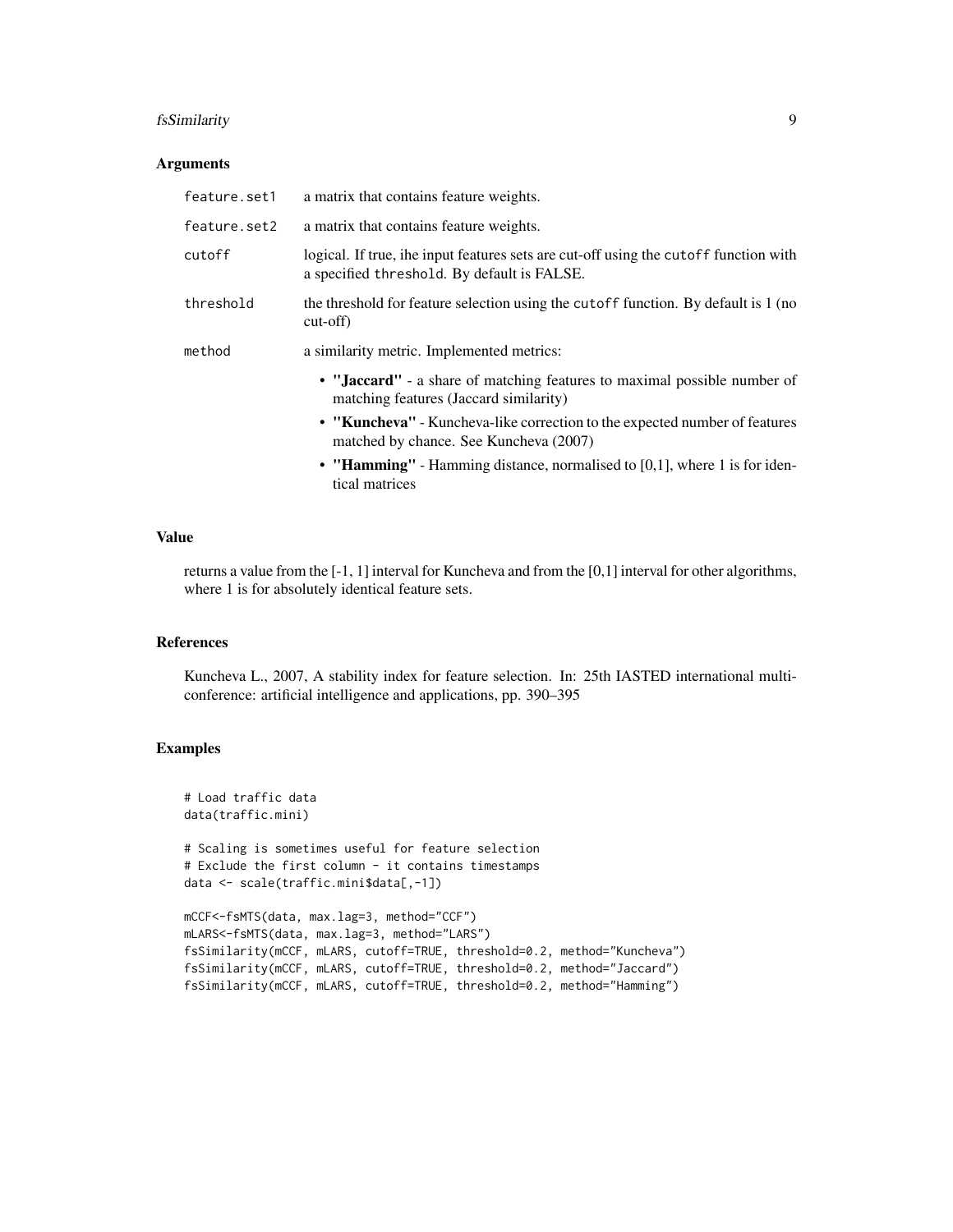<span id="page-9-0"></span>fsSimilarityMatrix *Constructing the similarity matrix*

#### Description

fsSimilarityMatrix constructs a square matrix of similarity metric values between MTS feature sets. Metrics are calculated using [fsSimilarity](#page-7-1) function with cutting-off feature sets

#### Usage

fsSimilarityMatrix(feature.sets, threshold, method)

#### Arguments

| feature.sets | a list of matrixes that contains weights for features, estimated by several feature<br>selection algorithms. |
|--------------|--------------------------------------------------------------------------------------------------------------|
| threshold    | the required sparsity of the resulting feature set                                                           |
| method       | a similarity metric. Directly passed to fsSimilarity function                                                |

#### Value

returns a real-valued square matrix with pairwise similarity metric values of feature sets

#### See Also

[fsSimilarity](#page-7-1)

```
# Load traffic data
data(traffic.mini)
# Scaling is sometimes useful for feature selection
# Exclude the first column - it contains timestamps
data <- scale(traffic.mini$data[,-1])
mIndep<-fsMTS(data, max.lag=3, method="ownlags")
mCCF<-fsMTS(data, max.lag=3, method="CCF")
mDistance<-fsMTS(data, max.lag=3, method="distance", shortest = traffic.mini$shortest, step = 5)
mGLASSO<-fsMTS(data, max.lag=3,method="GLASSO", rho = 0.05)
mLARS<-fsMTS(data, max.lag=3,method="LARS")
mRF<-fsMTS(data, max.lag=3,method="RF")
mMI<-fsMTS(data, max.lag=3,method="MI")
mlist <- list(Independent = mIndep,
              Distance = mDistance,
              CCF = mCCF,GLASSO = mGLASSO,
              LARS = mLARS,
```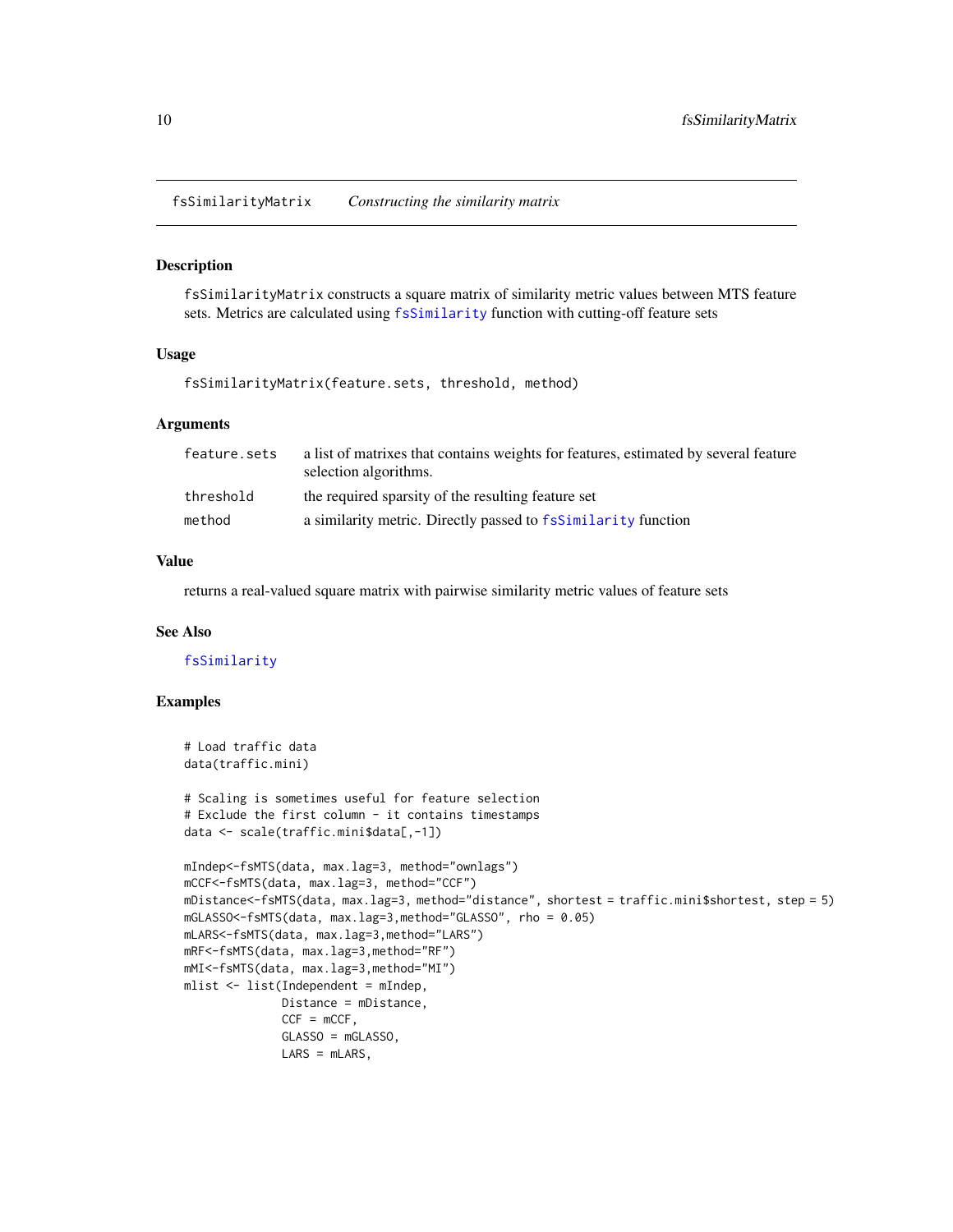#### <span id="page-10-0"></span>fsSparsity 11

 $RF = mRF,$  $MI = mM$ 

(msimilarity <- fsSimilarityMatrix(mlist,threshold = 0.3, method="Kuncheva"))

fsSparsity *Calculating sparsity of a feature set*

## Description

fsSparsity calculates the sparsity (share of non-zero components) of the feature set

#### Usage

```
fsSparsity(feature.set)
```
#### Arguments

feature.set a matrix that contains feature weights.

## Value

returns a share of non-zero components in the feature set

```
# Load traffic data
data(traffic.mini)
# Scaling is sometimes useful for feature selection
# Exclude the first column - it contains timestamps
data <- scale(traffic.mini$data[,-1])
mCCF<-fsMTS(data, max.lag=3, method="CCF")
```

```
fsSparsity(cutoff(mCCF,0.3))
```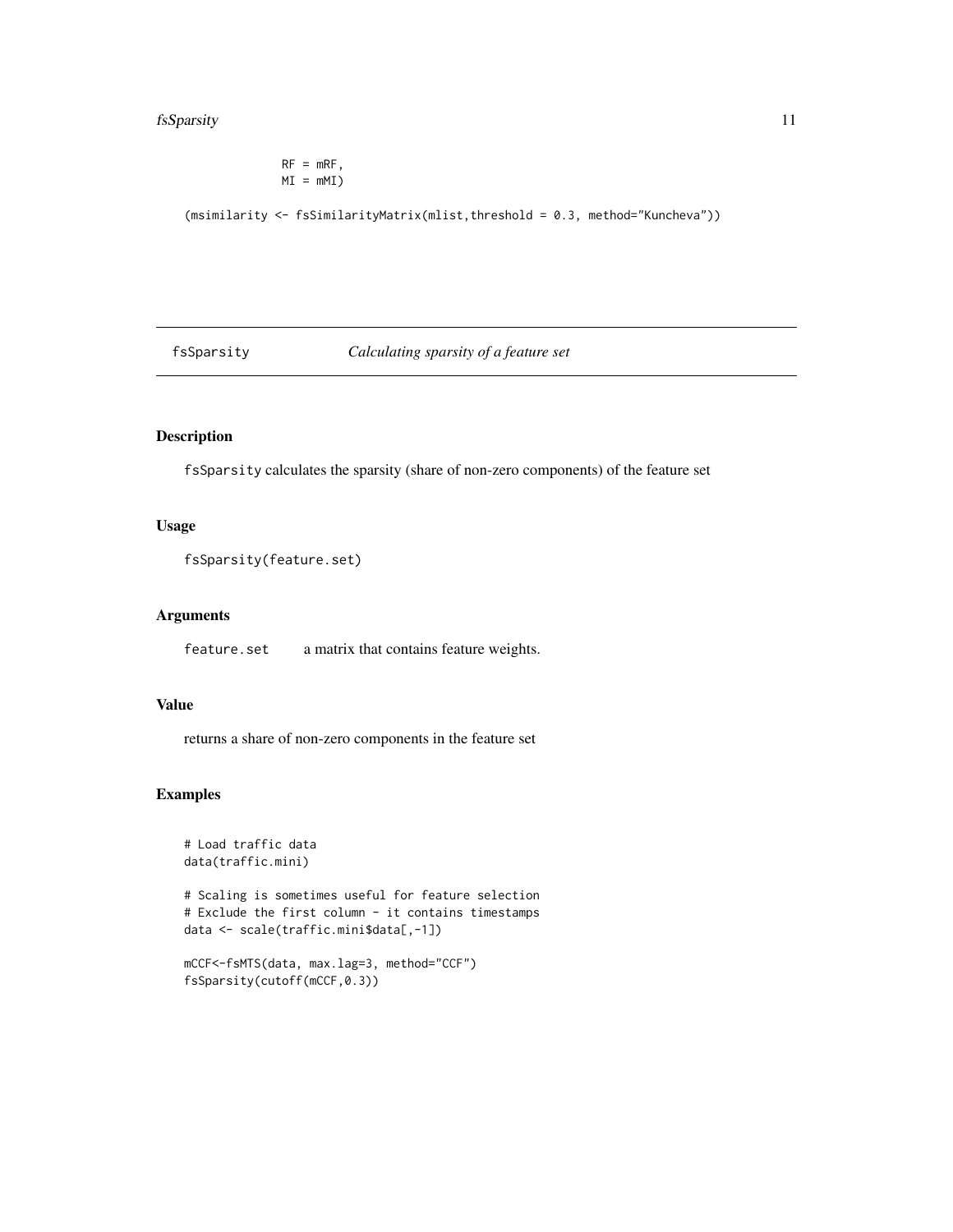<span id="page-11-0"></span>

## Description

The fsMTS package includes the dataset traffic that contains information from 30 sensors deployed on arterial roads for one day with 5-minute temporal aggregation (288 observations)

#### Usage

data(traffic)

#### Format

A dataframe with 288 observations of a 30-dimensional time series

traffic.mini *Urban traffic (preprocessed and reduced)*

#### Description

The dataset traffic.mini is a reduced data set from 3 sensors deployed on arterial roads for 12 hours with 5-minute temporal aggregation (144 observations)

## Usage

data(traffic.mini)

## Format

A dataframe with 144 observations of a 3-dimensional time series